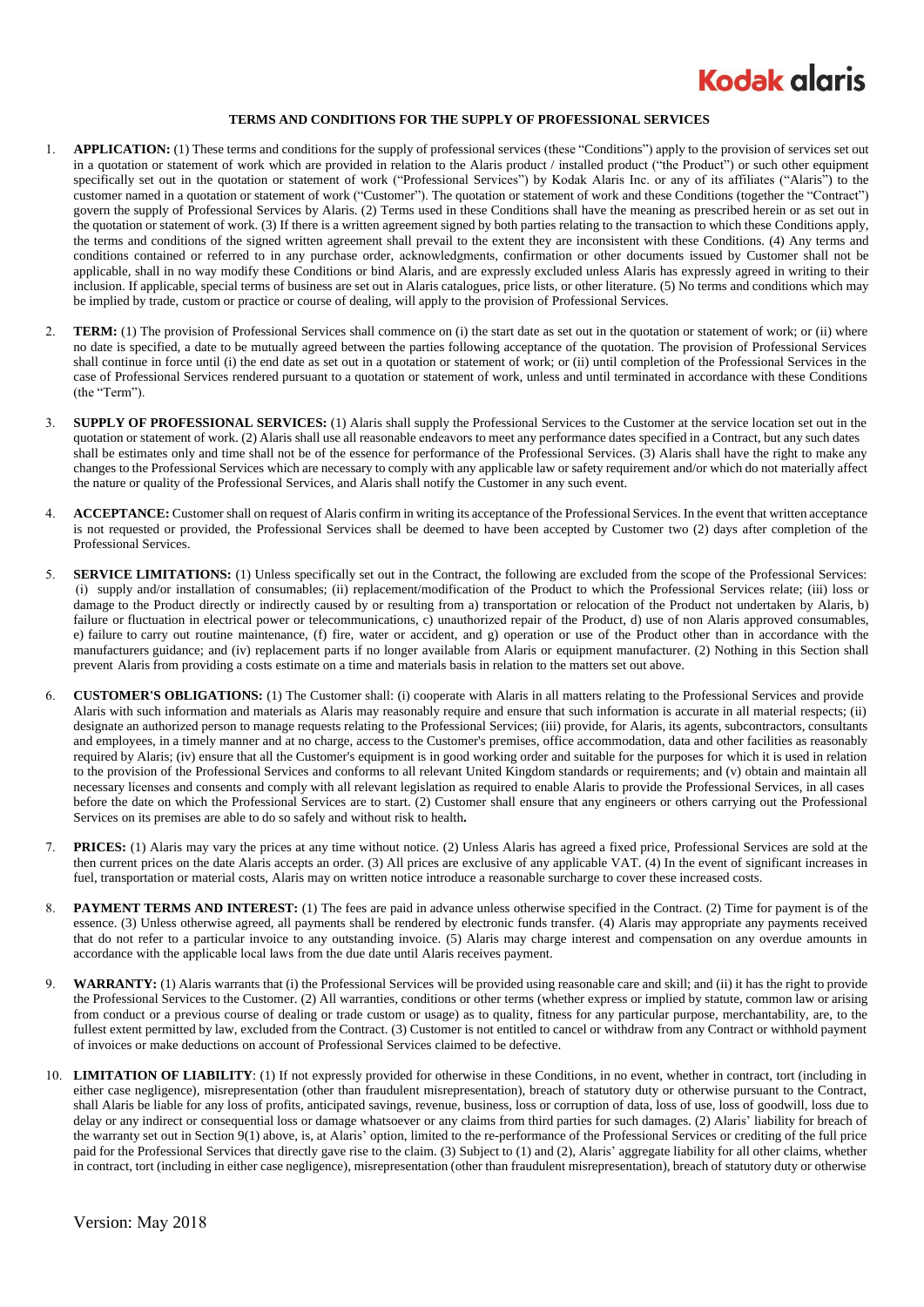## **Kodak glaris**

pursuant to the Contract, shall be limited to the net price paid by the Customer for the specific Professional Services giving rise to the claim in the twelve (12) months prior to the date on which the loss or damage occurred. (4) Nothing in the Contract shall be deemed to exclude or limit Alaris' liability in respect of: (i) Loss or damage caused by wilful intent or gross negligence of Alaris or Alaris' officers, employees, agents or contractors; (ii) Injuries to or death of any person, caused by Alaris or Alaris' officers, employees, agents or contractors; or (iii) any other liability which cannot be excluded by law. (5) Any claim for loss or damages, (except a claim for damages arising out of (4), must be notified to Alaris within twelve (12) months as from the date on which the damage was caused, failing which such claim is deemed to be waived.

- 11. **INTELLECTUAL PROPERTY:** All intellectual property rights, meaning all inventions, patents, registered designs, design rights, data base rights, copy rights, know-how, trademarks, trade secrets and any other intellectual property rights, and the applications for any of the same and any rights or forms of protection of a similar nature and having equivalent or similar effect to any of them which may subsist anywhere in the world ("Intellectual Property Rights") in or arising out of or in connection with the Professional Services shall be owned and retained by Alaris unless otherwise set out in the Contract.
- 12. **INDEMNIFICATION:** (1) Customer shall (i) not cause or permit any third party to cause any damage or endanger the Intellectual Property Rights of Alaris; and (ii) without prejudice to any other rights of Alaris, indemnify Alaris for any loss suffered by Alaris by reason of any use by Customer, Customer's employees, agents or customers, of Intellectual Property Rights of Alaris other than in accordance with the Contract. (2) Customer shall without prejudice to any other rights of Alaris, indemnify Alaris for any loss suffered by Alaris, howsoever arising, by reason of Customer's breach of its obligations pursuant to Section 6 above. (3) In the event of a claim, or notification of an intention to make a claim, which may reasonably be considered likely to give rise to a liability under this indemnity ("Claim"), Customer shall: (i) as soon as reasonably practicable, give written notice of the Claim to Alaris specifying the nature of the Claim in reasonable detail; and (ii) not make any admission of liability, agreement or compromise in relation to the Claim. (4) Customer shall not, except with the prior written consent of Alaris, consent to entry of any judgment or enter into any settlement that does not include an unconditional term the giving by the claimant or plaintiff to Alaris and its affiliates a release from all liability and blame with respect to the Claim.
- 13. **SUSPENSION AND TERMINATION:** (1) If Alaris' performance of any of its obligations under the Contract is prevented or delayed by any act or omission by the Customer or failure by the Customer to perform any relevant obligation ("Customer Default", Alaris shall, without limiting its other rights or remedies, have the right to suspend performance of the Professional Services until the Customer remedies the Customer Default, and to rely on the Customer Default to relieve it from the performance of any of its obligations to the extent the Customer Default prevents or delays Alaris' performance of any of its obligations. (2) Alaris shall not be liable for any costs or losses sustained or incurred by the Customer arising directly or indirectly from Alaris' failure or delay to perform any of its obligations as set out in the Contract; and the Customer shall reimburse Alaris on written demand for any costs or losses sustained or incurred by Alaris arising directly or indirectly from the Customer Default. (3) Where, in Alaris' reasonable opinion, equipment is no longer capable of economic repair or where parts are no longer available, such equipment may be removed from the scope of the Contract on written notice to the Customer. (4) Without prejudice to its other rights, Alaris may terminate the Contract or in its sole discretion suspend performance of the Professional Services immediately by written notice to the Customer in the event that (i) Customer fails to pay any sums due under and in accordance with the Contract; (ii) Customer breaches any terms of the Contract; (iii) Customer is unable to pay its debts as they fall due, passes a resolution for winding up (other than for the purposes of a solvent amalgamation or reconstruction) or if a court of competent jurisdiction makes an order to that effect, enters into a receivership or liquidation or otherwise ceases to carry on business or an analogous event occurs to Customer in any jurisdiction; (iv) an event pursuant to Section 18 (6) where such event has persisted for more than 14 days; or (v) pursuant to Section [16](#page-1-0) (2).
- 14. **CONFIDENTIAL INFORMATION:** (1) All non-public, confidential or proprietary information of Alaris, including but not limited to, specifications, samples, patterns, designs, plans, drawings, documents, data, business operations, pricing, discounts or rebates, disclosed by Alaris in connection with the Contract, whether disclosed orally or disclosed or accessed in written, electronic or other form or media, and whether or not marked, designated or otherwise identified as "confidential," shall be deemed to be confidential, to be used solely for the purpose of performing under the Contract and may not be disclosed or copied unless authorized in advance by Alaris in writing. (2) Upon Alaris' request, Customer shall promptly return all documents and other materials received from Alaris and delete any copies made thereof. (3) Alaris shall be entitled to apply for injunctive relief for any violation of this Section. (4) This Section does not apply to information that is: (i) in the public domain; (ii) known to Customer at the time of disclosure; (iii) rightfully obtained by Customer on a non-confidential basis from a third party; or (iv) is required to be disclosed by any applicable law or by order of any court of competent jurisdiction or any government body, agency or regulatory body, provided that the receiving party shall use all reasonable endeavours to give the disclosing party as much written notice of the disclosure as it reasonably can to enable the disclosing party to seek a protective order or other action protecting the confidential information from disclosure.
- <span id="page-1-1"></span>15. **DATA PROTECTION:** (1) Each party will comply with its obligations in terms of laws and regulations relating to the protection or disclosure of personal data, sensitive data or such other data which is deemed to be 'personal' pursuant to applicable data protection law in force from time to time. (2) Each party shall indemnify, defend and hold the other party harmless against claims resulting from or in connection with the indemnifying party's non-observance or insufficient observance of such obligations or any of its obligations in this Section [15.](#page-1-1)
- <span id="page-1-0"></span>16. **MAJOR BUSINESS CHANGE:** (1) If in the reasonable opinion of Alaris there is or is likely to be a major change in the business operations of Alaris which has or could have an adverse impact on the viability of the provision of the Professional Services to be supplied to the Customer ("Major Business") Change"), Alaris shall notify the Customer and Alaris and the Customer shall meet and discuss in good faith whether the provisions of any Contract between Alaris and the Customer needs to be varied. (2) In the event that the parties cannot agree in good faith on such contract variations within a period of 30 days of the parties meeting, then either party has the right to terminate any contract between them. (3) Unless otherwise agreed by Alaris and the Customer in writing, the rights and obligations of the parties which have arisen prior to termination shall not be affected and shall stay in full force and effect. For the avoidance of doubt, with effect from the date of termination, Alaris shall have no obligation to supply or deliver any Professional Services under the relevant Contract anymore. (4) Neither party will be entitled to claim or receive compensation from the other party by reason of the operation of this Section.
- 17. **ANTI-BRIBERY:** (1) In this Section, Anti-Bribery Laws means any anti-corruption, anti-bribery or anti-kickback laws or regulations of the laws in the country where the Professional Services are being performed (the "Country Laws"), the Bribery Act and/or the FCPA; Associated Person means in relation to any entity, a person who (by reference to all the relevant circumstances) performs services for or on that entity's behalf in any capacity and including, without limitation, employees, agents, subsidiaries, representatives and subcontractors; Bribery Act means the UK Bribery Act 2010 (as amended from time to time); and FCPA means the US Foreign Corrupt Practices Act 1977 (as amended from time to time). (2) Customer shall not, and